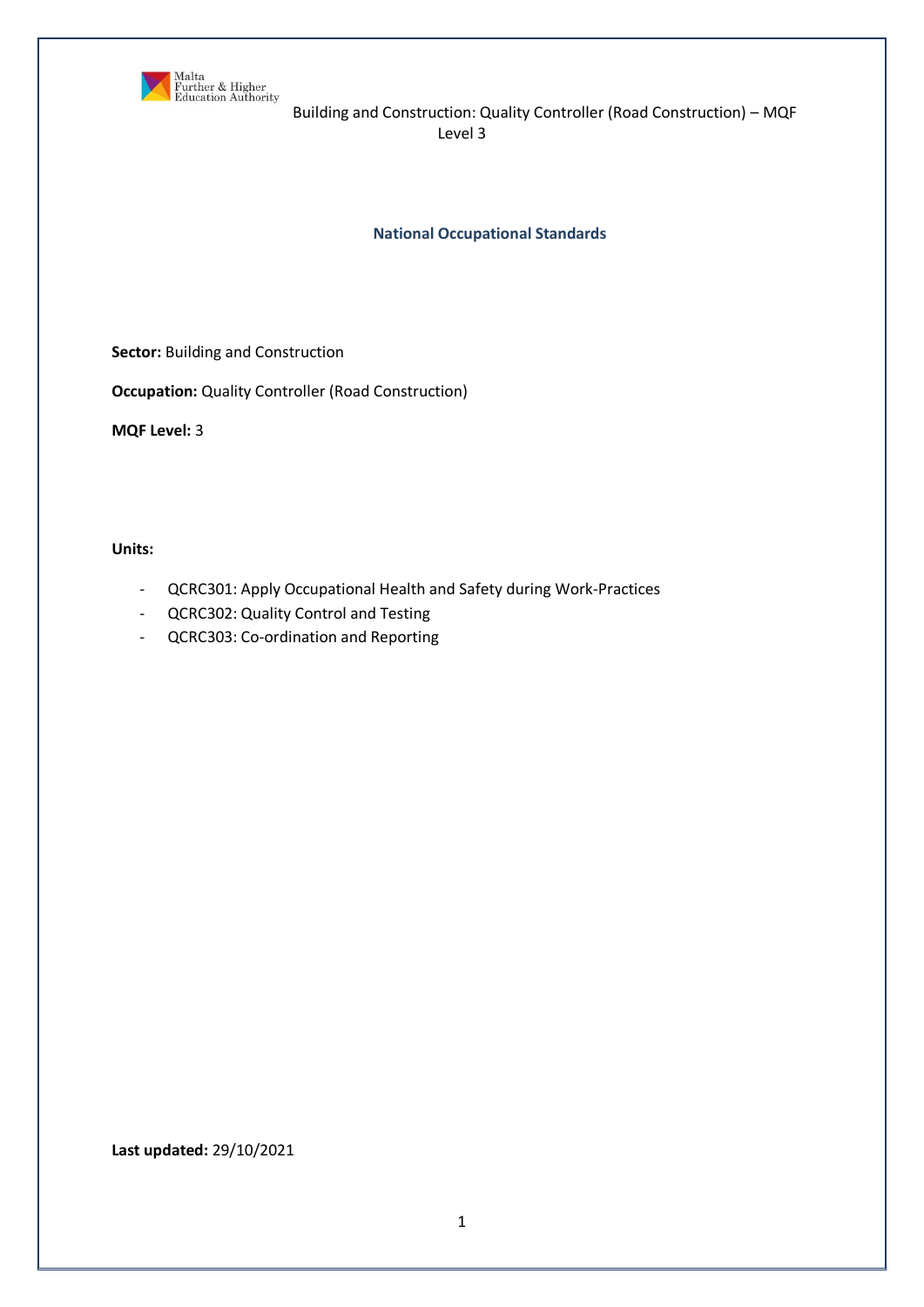

#### **QCRC301: Apply Occupational Health and Safety during Work-Practices**

This unit is about being able to use safe procedures and safe work practices. The persons carrying out this work must possess the necessary knowledge and skills to ensure that their actions do not create health and safety risks to themselves and others, identify risks and hazards associated within the working environment, tools and equipment and materials and substances used.

#### **Performance Criteria**

The candidate must have the necessary knowledge and skills to:

- 1. Carry out safe working practices to prevent hazards and to ensure the safety of oneself, workers, and members of the public.
- 2. Carry out safe working practices when using appropriate equipment and materials to prevent damages to work areas and injuries to oneself and 3<sup>rd</sup> parties.
- 3. Ensure that any equipment, plant, formwork and/or scaffolding is safe to use.
- 4. Ensure the correct setting up safety barriers around a work environment hazard to protect site workers and members of the public.
- 5. Ensure that all personnel use protective clothing and safety equipment according to specifications issued by manufacturers and know the whereabouts of first-aid equipment.
- 6. Ensure the usage, handling, and storage of materials hazardous to health is done in a safe manner.
- 7. Identify the potential risk to cover the job assigned and the working area.
- 8. Ensure that all fire safety systems are in place.
- 9. Ensure that any electrical systems have been secured/disabled.
- 10. Ensure that all detection has been carried out and marked by the service entities.
- 11. Inspect and assist in any overhead and underground barrier services and foundations during and after construction for structural quality, structural integrity, safety and conformity to specifications and safety practices.
- 12. Issue notices of safety violations and follows-up on remedial measures required in case of safety violations reported.
- 13. Evaluate sites for cleanliness including waste disposal and vermin control.

#### **Required Knowledge**

The Level 3 Quality Controller (Road Construction) must know and explain:

- 1. The roles and responsibilities of themselves and others under the Health and Safety Act.
- 2. The health and safety risks associated with their role which includes tools, construction vehicles, materials and equipment used and working practices and procedures.
- 3. Good practice and integrity of bridges, roads, buildings, and foundations, overhead and underground services.
- 4. The environmental risks such as deficient air and water quality.
- 5. The fire safety system requirements and the risks associated with them.
- 6. The potential hazardous material commonly found at the workplace.
- 7. The procedures for dealing with potential hazardous material in the place of work.
- 8. The health concerns associated with the workplace and safe practices for different ongoing work practices on site.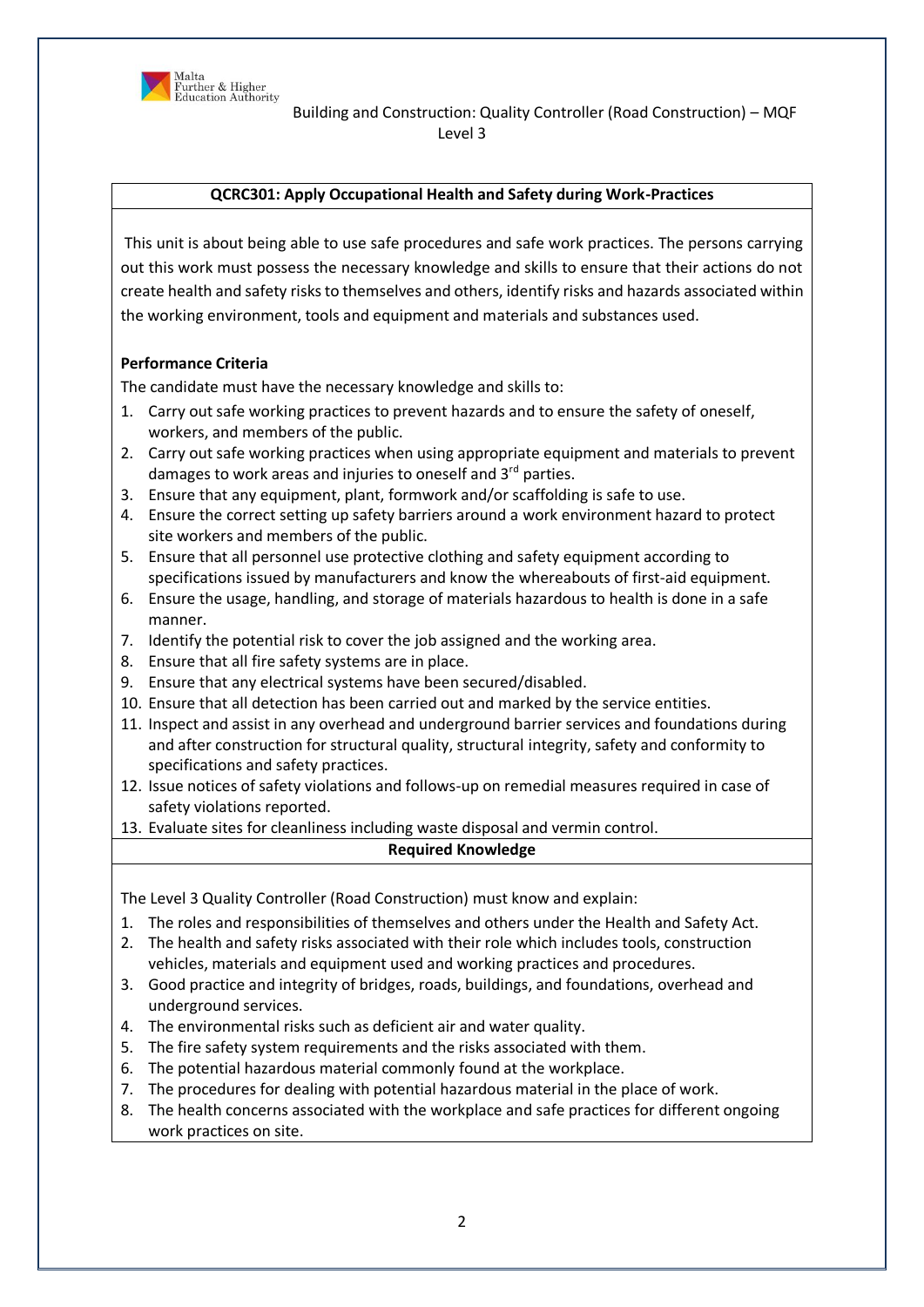

- 9. The hazards and potential hazards at the place of work (such as electricity, slippery and uneven surfaces, dust and fumes, handling and transporting, contaminants and irritants, fire, heights, improper use of tools plant and equipment).
- 10. The importance of being alert to the presence of hazards in the place of work.
- 11. The responsible persons to whom to report health and safety matters or any other occurring hazards.
- 12. The emergency procedures in the place of work.
- 13. The first aid facilities that exist within the work area.
- 14. The correct procedure to make use of barricades, industrial hurdles, and warning signs including specific temporary traffic management arrangements to contain the work sites.
- 15. The safety procedures when using scaffold platforms.
- 16. The necessary safety precautions including the use of protective clothing and equipment for a range of applications including situations when helping other sector trade persons.
- 17. The methods used for protecting customers' property.
- 18. When it is required to close domestic water services from the main water supply; switch off electrical supply.
- 19. Any toxic effect from materials commonly used at construction sites.
- 20. The preventative and remedial actions to be taken in the case of exposure to materials hazardous to health.
- 21. Waste disposal and vermin control procedures.

# **Required Skills**

The Level 3 Quality Controller (Road Construction) must be able to:

- 1. Identify which health and safety procedures are relevant to the working environment.
- 2. Seek expert assistance when help is needed.
- 3. Ensure compliance with duties and obligations as defined by the Occupational Health and Safety Act 2000 and recent amendments.
- 4. Follow workplace policies and employers' instructions for the safe use and maintenance of tools and equipment.
- 5. Control health and safety hazards within the job responsibility.
- 6. Report any hazards which may present risk to relevant persons.
- 7. Follow correct procedures in the event of injuries to themselves or others.
- 8. Take remedial action where work methods are not in line with control measures noted and identified from risk assessment.
- 9. Ensure adherence to work production and installation processes as agreed with the employer.
- 10. Ensure that the necessary skills to erect, use and dismantle access equipment (at height less than 2m) are applied.
- 11. Read, interpret, and install warning signs and set up safety barriers around working areas.
- 12. Read, interpret, and inspect health and safety provisions in the Contract Specifications and Drawings.
- 13. Equip oneself with the appropriate protective clothing and safety equipment
- 14. Use and store materials hazardous to health in a safe manner.
- 15. Monitor the workplace and maintain good housekeeping whilst keeping it free from hazards.
- 16. Communicate complex information regarding unfamiliar and unpredictable situations to colleagues and supervisors.
- 17. Advocate appropriate health and safety procedures.
- 18. Have the skill to observe and monitor site situations and materials to determine compliance with safety standards.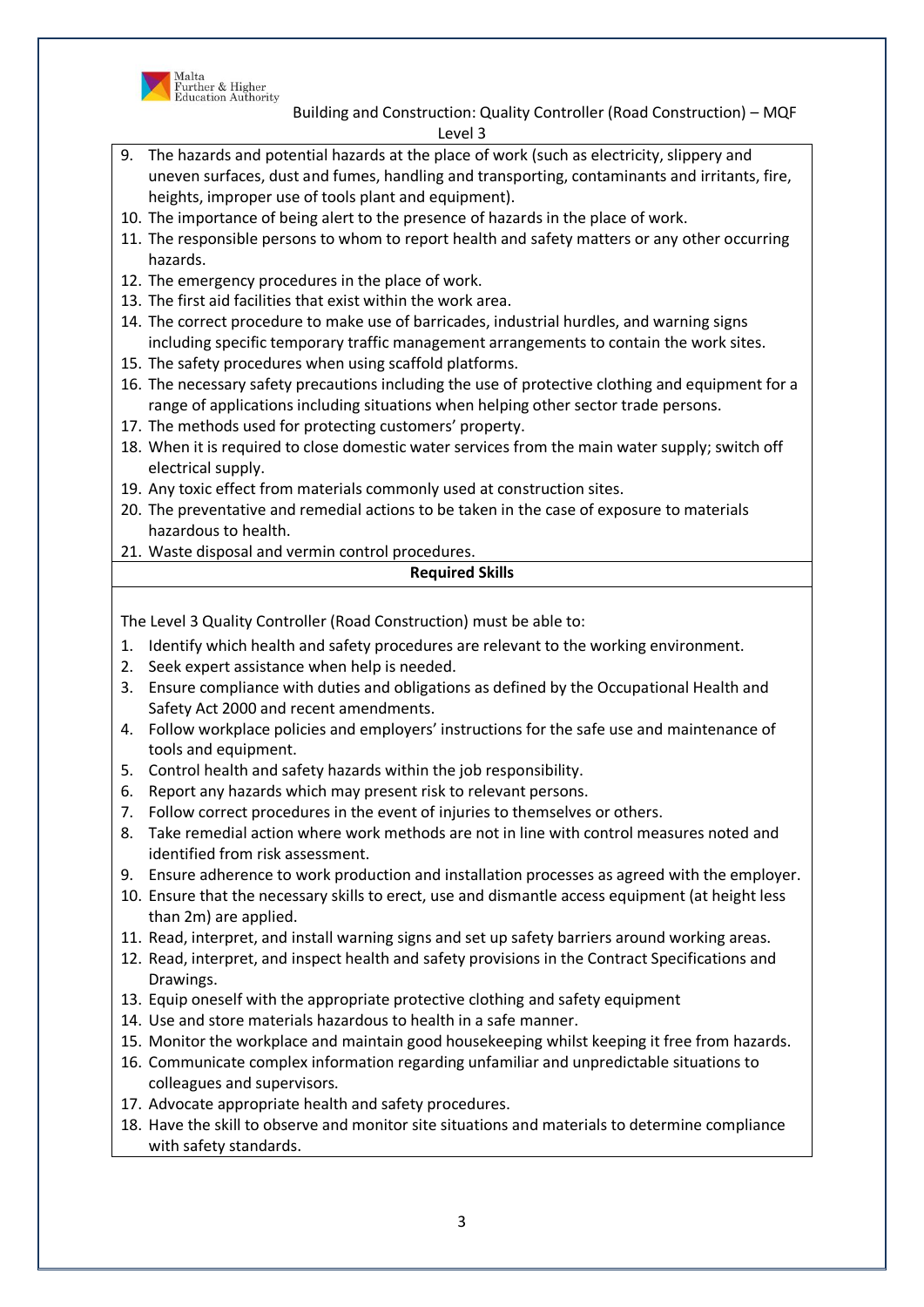

# **QCRC302: Quality Control and Testing**

This unit is about identifying and understanding project standards that comply with project specifications, coordination, performance, regulations, industry standards, product instructions and ensuring that all materials and works methods used in the project meet the standards required and project contractual requirements.

# **Performance Criteria**

The candidate must have the necessary knowledge and skills to:

- 1. Read and interpret plans, construction methods and specifications and check for discrepancies.
- 2. Read and interpret road design and construction drawings and written instructions.
- 3. Verify alignments, levels, measurement of dimensions and elevation of roads, structures, and fixtures.
- 4. Review layout plans to ensure that they meet regulations and contract specifications.
- 5. Review of cost estimates, scheduling, and materials listing.
- 6. Develop a good knowledge of project scope and requirements.
- 7. Prepare a plan for project quality controls.
- 8. Assist in internal audits of materials and processes.
- 9. Implement and manage all phases of quality control.
- 10. Ensure that the quality control plan is followed including time limits for inspections, sampling and testing of works and materials.
- 11. Implement multiple levels of quality control for various and concurrent trades.
- 12. Monitor progress of activities.
- 13. Manage project inspection and quality control activities.
- 14. Distinguish between the different types of materials and equipment used in the road construction process and the scope for each.
- 15. Know the different types of testing required to be carried out on all the materials being used on site.
- 16. Coordinate with the contractor and testing bodies and make arrangements for sampling and testing of work, quality assurance testing of materials.
- 17. Ensure that all testing methods and materials meet the required quality standards.
- 18. Ensure that all recording, sampling, and testing has been carried out before they are covered by contractor.
- 19. Ensure all materials brough to the site are stacked and stored to prevent deterioration or intrusion by foreign matter and ensure the preservation of their quality and fitness for work.
- 20. Re-test materials which have not been stored properly or were stored for long periods of time if their suitability for work is doubtful.
- 21. Ensure that materials and work procedures comply with specifications and contract documents.
- 22. Be present during material testing and sampling including testing of soil, aggregates, bituminous products, concrete and services and pipework laid.
- 23. Lead and conduct field investigation to assess the quality of works and structural integrity of road pavements and structures.
- 24. Assist and carry out laboratory and field tests for different construction materials.
- 25. Analyse quality control test results and provide feedback and interpretation.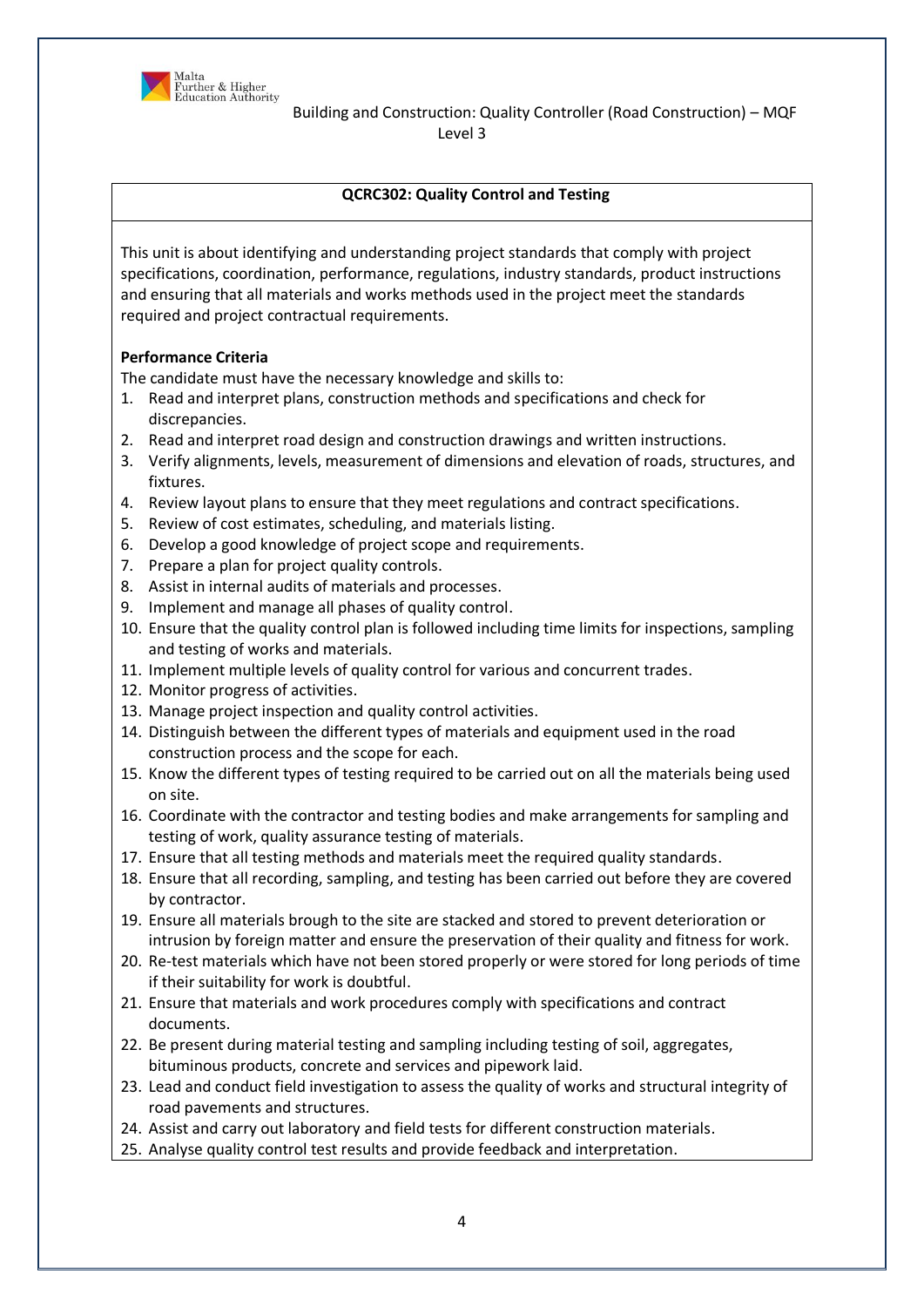

- 26. Identify critical points in the manufacturing process and specify sampling procedures to be used.
- 27. Review, comment and make recommendations on the testing procedures and methodologies.
- 28. Identify any specific fault in plant and ensure that machinery gets sent to the garage for maintenance.
- 29. Manage corrective actions.
- 30. Assist in the calibration of equipment.
- 31. Identify, report and coordinate for closure of coordinate nonconformance.
- 32. Prepare punch lists and coordinate punch list completion.
- 33. Verify documentation and certificates for materials purchased/supplied.

# **Required Knowledge**

The Level 3 Quality Controller (Road Construction) must know and explain:

- 1. Project quality controls.
- 2. The different phases of quality control.
- 3. The range of materials, products, testing required, sampling procedures and work procedures applicable to the road construction process.
- 4. The methods and techniques to minimise wastage and to protect the environment.
- 5. How to safeguard the quality of work.
- 6. The awareness in relation to legislation of road construction in Chapter 499.
- 7. How to test and sample equipment used.
- 8. The regulations, standards, and systems for safety requirement of electrical, water, drainage and mechanical installations, equipment, and systems.
- 9. Road and civil building construction, civil engineering principles, techniques and practices and the standard specifications used in construction projects, materials, and methods.
- 10. Basic statistical process control methods.
- 11. Design of quality plans.
- 12. How to co-ordinate laboratory sampling and testing.
- 13. The calibration of equipment and adherence to maintenance schedules.
- 14. Scale working drawings from plans.
- 15. Basic surveying methods.

# **Required Skills**

The Level 3 Quality Controller (Road Construction) must be able to:

- 1. Distinguish between and apply the different testing for the different types of materials, products, methods, and procedures applicable to the road construction practices and procedures.
- 2. Distinguish between and apply a range of road construction materials.
- 3. Distinguish between the different types of testing and sampling equipment, construction machinery and equipment.
- 4. Apply procedures to minimise construction material waste and dispose construction. waste as stipulated in the environmental protection act.
- 5. Coordinate between different parties and stakeholders.
- 6. Be versant with relevant engineering terminology.
- 7. Understand contract documents, project drawings and contractual obligations.
- 8. Be versant with legislation, construction methods and material specifications.
- 9. Understand construction laboratory functions and testing.

10. Have sound judgement and decision-making skills.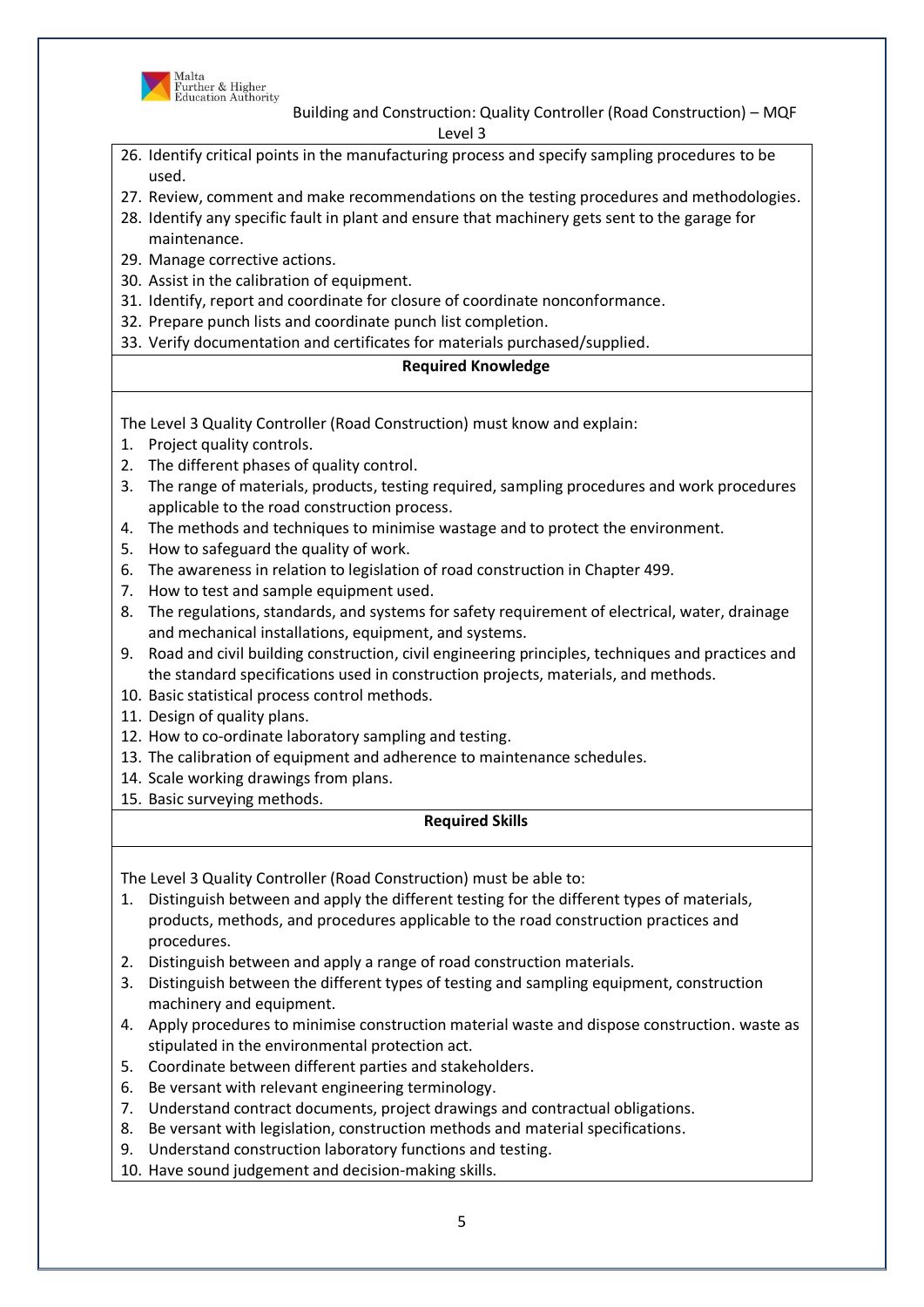

Malta<br>Further & Higher<br>Education Authority

Building and Construction: Quality Controller (Road Construction) – MQF

Level 3

- 11. Have high analytical skills including mathematical and basic statistical techniques.
- 12. Analyse, document and report research results.
- 13. Operate within test scheduling and priorities.
- 14. Operate simple machinery and measuring equipment.
- 15. Be familiar with manufacturing and construction methods and processes.
- 16. Translate drawing details to setting out of work.
- 17. Check with specialised levelling equipment for accuracy.
- 18. Translate quality specifications on actual work.
- 19. Measure and comprehend calculations using metric units.
- 20. Read, analyze, and interpret plans and specifications and comparing them with construction in progress and for construction control purposes.
- 21. Read and interpret plans and specifications for construction control purposes.
- 22. Have the skill in making decisions in accordance with construction plans and specifications.
- 23. Have the skill in detecting discrepancies in layout plans, materials, construction methods and processes and implementing appropriate remedial actions.
- 24. Monitor the quality plans.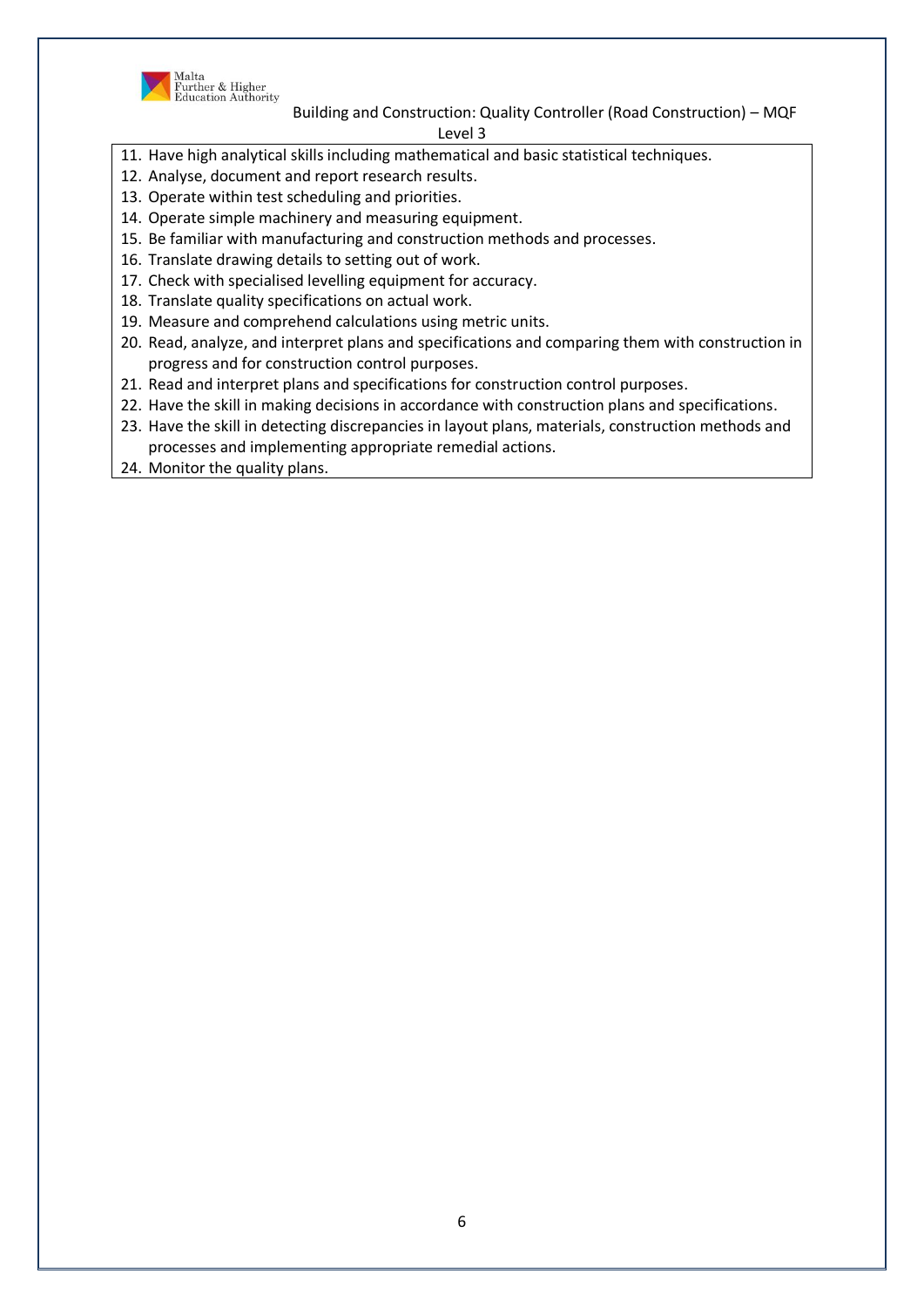

# **QCRC303: Co-ordination and Reporting**

This unit is about understanding and applying dimensions and levels from drawings and calculating quantities in the preparation, costing, and estimation.

#### **Performance Criteria**

The candidate must have the necessary knowledge and skills to:

- 1. Monitor all procedures occurring on site.
- 2. Have effective communication and liaison with all parties involved.
- 3. Set up and maintain controls and documentation procedures.
- 4. Monitor performance by collecting the necessary data and compile statistical reports.
- 5. Measure performance and identify any weaknesses and implement improvements identified by the manager or supervisor.
- 6. Manage the documentation necessary to support testing procedures including data capture forms, equipment logbooks and inventories.
- 7. Report, compile and prepare basic reports for analysis and evaluation.
- 8. Maintain accurate and detailed filing.
- 9. Maintain test result records.
- 10. Implement upon instructions the method of disposal of discrepant material.
- 11. Assist with auditing, writing, revising, and verifying quality standards and developing forms and instructions for recording, evaluating, and reporting quality data.
- 12. Prepare reports regarding non-conformance of products, process, daily production quality, root cause analysis and quality trends.
- 13. Monitor the disposition and track non-conformance reports.
- 14. Ensure all quality management activities are incorporated with the programme of works and management systems and technology.
- 15. Manage and administer the inspection programme that include data accuracy, key performance indicators and physical inspections of preventive maintenance.
- 16. Report to senior management on quality-related performance and improvements required.
- 17. Assist in preparation for the approval of the project quality-related contract submissions.
- 18. Maintain test result record registers linked with assured quality of work.
- 19. Attend quality management meetings.

# **Required Knowledge**

The Level 3 Quality Controller (Road Construction) must know and explain:

- 1. Regulations, legislation and works methods.
- 2. Work procedures and methodologies.
- 3. The functions and sequencing of a programme of works.
- 4. The types of testing and methodologies including European and National Standards related to civil engineering.
- 5. The use of computer databases for reporting and record keeping.
- 6. The non-comformance materials and methods.
- 7. How to improve operations, decrease turnaround times and streamline work processes.

#### **Required Skills**